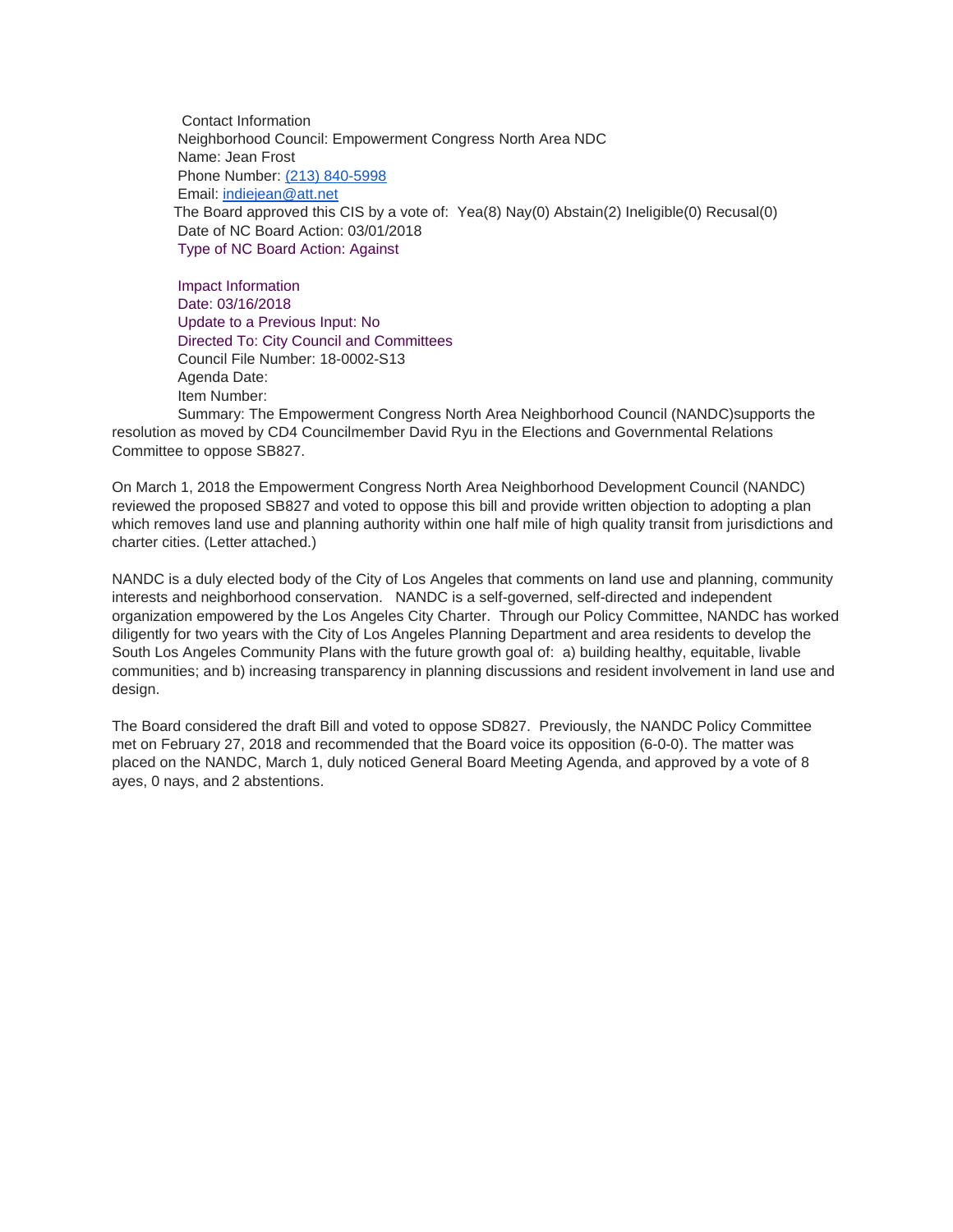



March 10, 2018

Hon. Scott Wiener, Author, SB 827, and Member, Senate Transportation and Housing Committee (STHC) Hon. Jim Beall, Chair; Hon. Anthony Cannella, Vice Chair; Hon. Benjamin Allen, Bill Dodd, Ted Gaines, Mike McGuire, Tony Mendoza, Mike Morrell, Richard D. Roth, Nancy Skinner, Andy Vidak and Bob Wieckowski, Members, STHC State Capitol, Rm. 2209 Sacramento, CA 95814 Via Email

**Re: SB 827 [Wiener]; assigned to the STHC -- OPPOSE**

Dear Senator Wiener, Chair McGuire, Vice Chair Cannella and all STHC Members

On March 1, 2018 the Empowerment Congress North Area Neighborhood Development Council (NANDC) reviewed the proposed SB827 and voted to oppose this bill and provide written objection to adopting a plan which removes land use and planning authority within one half mile of high quality transit from jurisdictions and charter cities.

NANDC is a duly elected body of the City of Los Angeles that comments on land use and planning, community interests and neighborhood conservation. NANDC is a self-governed, self-directed and independent organization empowered by the Los Angeles City Charter. . Through our Policy Committee, NANDC has worked diligently for two years with the City of Los Angeles Planning Department and area residents to develop the South Los Angeles Community Plans with the future growth goal of: a) building healthy, equitable, livable communities; and b) increasing transparency in planning discussions and resident involvement in land use and design.

The Board considered the draft Bill and voted to oppose SD827. Previously, the NANDC Policy Committee met on February 27, 2018 and recommended that the Board voice its opposition (6-0-0). The matter was placed on the NANDC, March 1, duly noticed General Board Meeting Agenda, and approved by a vote of 8 ayes, 0 nays, and 2 abstentions.

The NANDC Board urges non-support of and "no" votes for SB827 for the following reasons:

**SB827 is fundamentally in opposition to sound, grass roots neighborhood empowerment** whereupon stakeholders have an opportunity to affect decisions that impact their lives. Instead of empowerment, SB827 completely removes land use and planning authority within one half mile of high quality transit from jurisdictions and charter cities.

**Adrienne Kuhre** President

**Julianne Burg** Vice President **Samantha Burg**

Secretary **Julie Burg**

**Treasurer** 

**Carolina Perez** Aera 1 Representative

**Lizzy Hare** Area 1 Representative

**Steve Pepdjonovic**

Area 2 Representative **Jasmin Martinez**

Area 2 Representative

**Jean Frost** Area 3 Representative

**Joanne Russell** Area 3 Representative

**Lucas Dickey** At Large<br>Representative

**Thryeris Mason** At Large Representative

**Jon Tieuel** At Large Representative

**Amy Carnes, Ph.D.** USC Interest Representative

**Aaron Flournoy** Business Interest Representative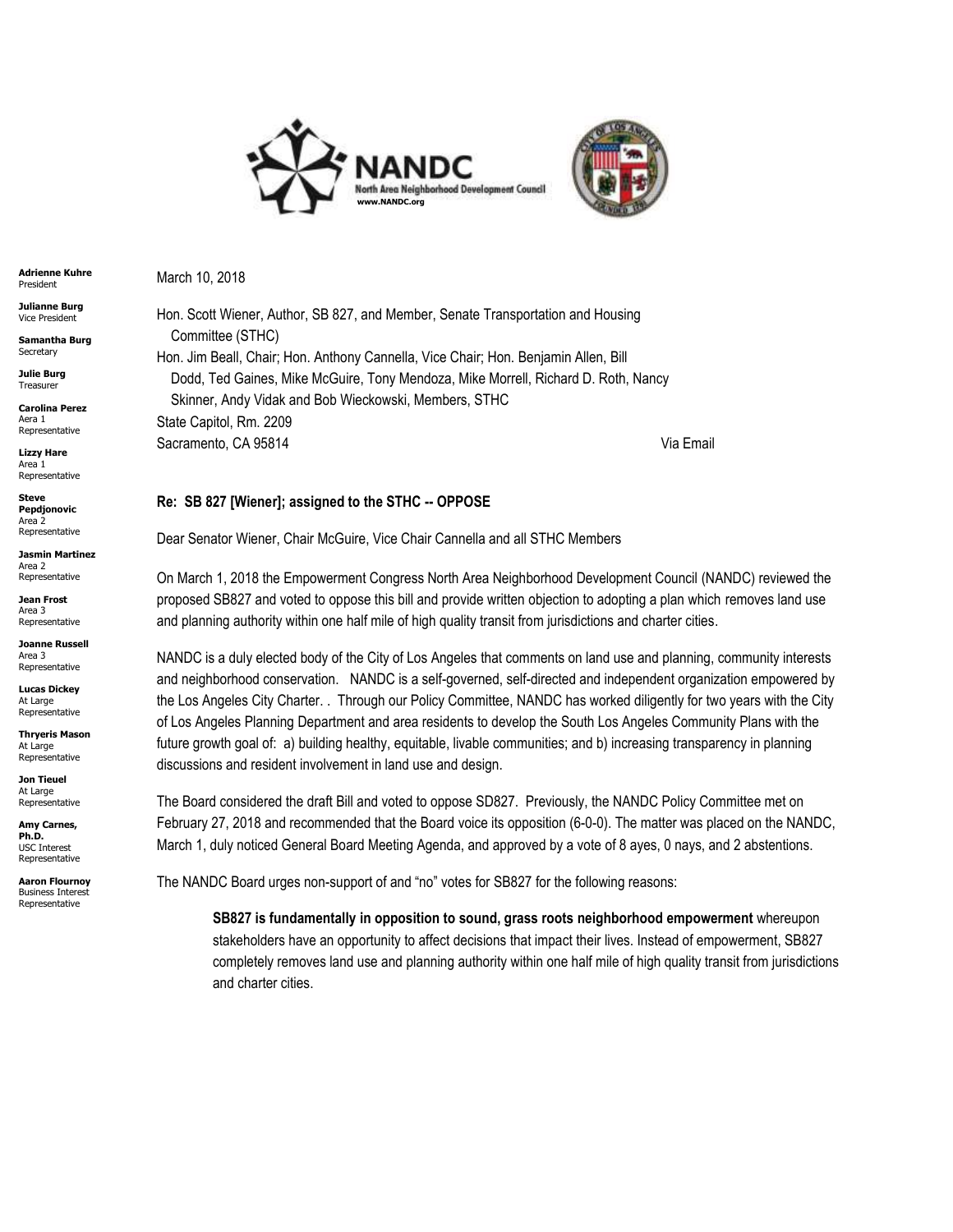



**SB827 abolishes local input into land use planning** and therefore constitutes an attack upon local democracy, upon neighborhoods, and upon the Neighborhood Councils and Community Councils in the City of Los Angeles.

**SB 827 eliminates the density bonus and wage provisions of the JJJ TOC ordinance** which were recently enacted by the people of Los Angeles in November 2016.

**SB827 plans to eliminate building standards and codes (e.g. height restrictions, FAR, parking requirements, etc.)** that the City of Los Angeles and its residents have determined as fundamental to our urban metropolis.

**SB827 nullifies the long time efforts of NANDC** and many other stakeholders in developing the newly adopted South Community Plan. It destroys decades of planning that conserves and preserves neighborhoods.

**SB827 would have devastating effects on large urban communities** such as South and Southeast Los Angeles if outside investors/develop are given carte blanch to completely remove land use and planning authority within one half mile of high quality transit from jurisdictions

For these reasons, we respectfully urge Sen. Wiener to withdraw the bill; if it is not withdrawn, we respectfully urge your NO vote on SB 827. We join the many other stakeholders including ACT LA, the Western Regional Alliance of Councils, and the Pacific Palisades Community Council in opposing this ill-advised legislation.

Adrienne Kuhre, President Empowerment Congress North Area Neighborhood Development Council

Cc: Mr. Randy Chinn, Chief Consultant, STHC

Chiefs of Staff, STHC Members Hon. Kevin De Leon, State Senate District 24 Hon. Holly Mitchell, State Senate District 30 Chief of Staff to Sen. De Leon Chief of Staff to Holly Mitchell Hon. Reggie Jones-Sawyer, State Assembly District 59 Derrick Mims

PO Box 18769 Los Angeles, CA 90018 board@nandc.org | www.NANDC.org